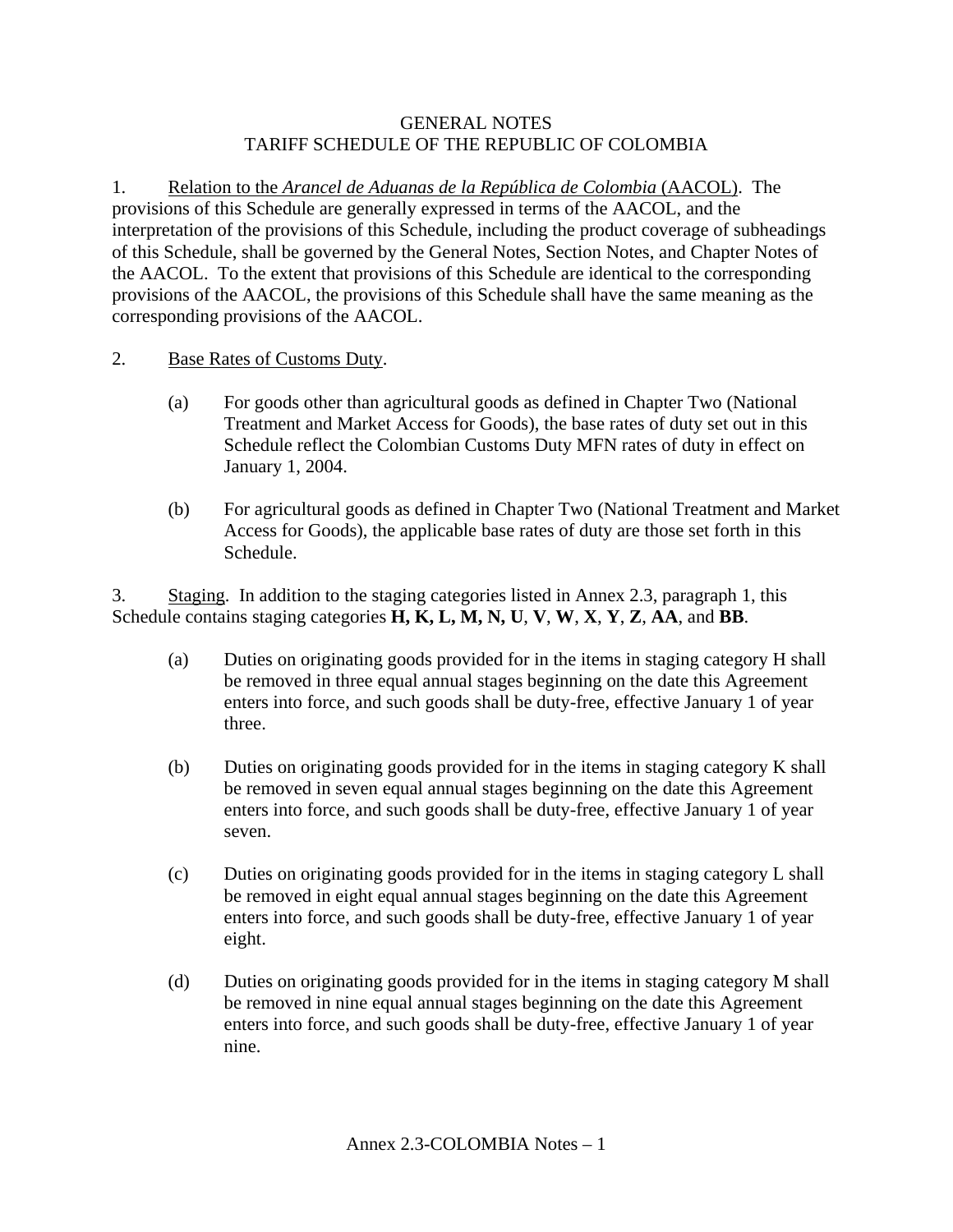- (e) Duties on originating goods provided for in the items in staging category N shall be removed in 12 equal annual stages beginning on the date this Agreement enters into force, and such goods shall be duty-free, effective January 1 of year 12.
- (f) Duties on originating goods provided for in the items in staging category U shall be reduced by 10 percent of the base rate beginning on the date this Agreement enters into force. On January 1 of year two, duties shall be reduced by an additional 10 percent of the base rate. On January 1 of year three, duties shall be reduced by an additional 30 percent of the base rate. On January 1 of year four, duties shall be reduced by an additional 20 percent of the base rate. On January 1 of year five, duties shall be reduced by an additional 30 percent of the base rate, and such goods shall be duty-free, effective January 1 of year five.
- (g) Duties on originating goods provided for in the items in staging category V shall be reduced by 37.5 percent of the base rate beginning on the date this Agreement enters into force. On January 1 of years two to 10, inclusive, duties shall be reduced in nine equal annual stages, and such goods shall be duty-free, effective January 1 of year 10.
- (h) Duties on originating goods provided for in the items in staging category W shall be reduced by 33 percent of the base rate beginning on the date this Agreement enters into force. On January 1 of years two to 10, inclusive, duties shall be reduced in nine equal annual stages, and such goods shall be duty-free, effective January 1 of year 10.
- (i) Duties on originating goods provided for in the items in staging category X remain at base rates during years one through five. Beginning on January 1 of year six, duties shall be reduced in 13 equal annual stages, and such goods shall be duty-free, effective January 1 of year 18.
- (j) Duties on originating goods provided for in the items in staging category Y remain at base rates during years one through 10. Beginning on January 1 of year 11, duties shall be reduced in eight equal annual stages, and such goods shall be duty-free, effective January 1 of year 18.
- (k) Duties on originating goods provided for in the items in staging category Z remain at base rates during years one through six. Beginning on January 1 of year seven, duties shall be reduced in 13 equal annual stages, and such goods shall be duty-free, effective January 1 of year 19.
- (*l*) Duties on originating goods provided for in the items in staging category AA remain at base rates until January 1, 2009. Beginning on January 1, 2009, or the date this Agreement enters into force, whichever is later, such goods shall be duty-free.